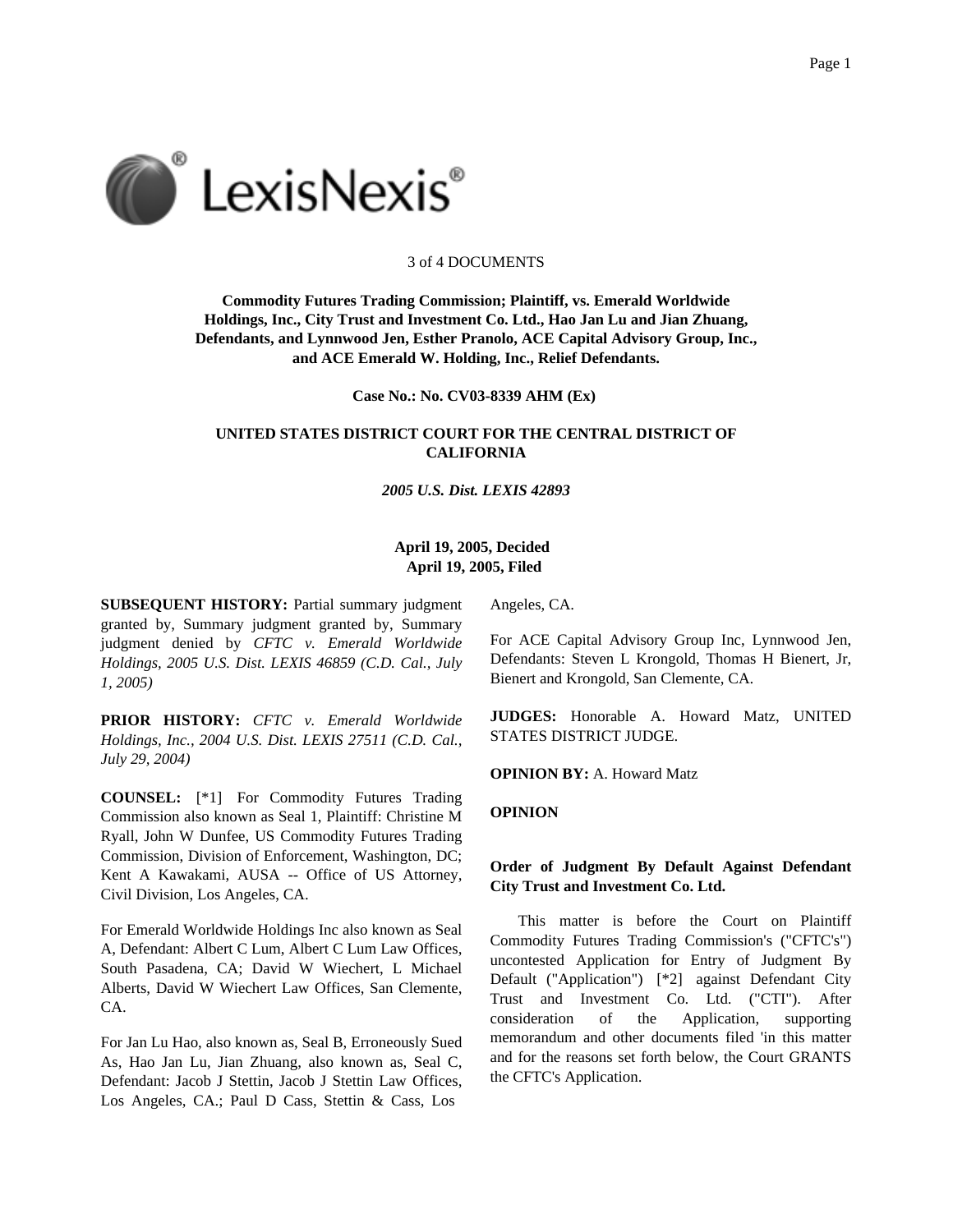### **I.**

# **PROCEDURAL BACKGROUND**

On May 10, 2004, the CFTC filed a four-count First Amended Complaint charging defendant CTI with joint and several liability with defendant Emerald Worldwide Holdings, Inc. ("Emerald") for soliciting, or accepting any order for, or otherwise dealing in, illegal off-exchange futures contracts in violation of Section 4(a) of the Commodity Exchange Act ("Act"), *7 U.S.C. § 6(a) (2001)*; misrepresenting Emerald as a registered entity, in violation of Section 4h of the Act, *7 U.S.C. §§ 6h (2001)*; and misrepresenting Emerald's affiliation with persons and entities that are actually registered with the CFTC and its trading of customer funds, in violation of Section 4b(a)(2)(i) and (iii) of the Act, *7 U.S.C. §§ 6b(a)(2)(C)(i)* and *(iii) (2001)*, and CFTC Regulation 1.1(b)(1) and (3), *17 C.F.R. §§ 1.1(b)(1)* and *(3) (2002)*. CTI is also charged [\*3] with liability, pursuant to *Section 2(a)(1)(B)* of the Act, *7 U.S.C. § 2(a)(1)(B) (2001)*, for defendant Jian Zhuang's ("Zhuang") misappropriation of customer funds, in violation of *Section 4b(a)(2)(C)(i)* and *(iii)* of the Act and Regulation *1.1(b)(1)* and *(3)*.

The Court previously found that CTI was properly served with the Summons and First Amended Complaint on May 17, 2004. *See* Order of Preliminary Injunction (June 3, 2004); Civil Minutes (September 14, 2004). Under *Federal Rule of Civil Procedure 12(a)(1)(A)* ("F.R.Civ.P."), CTI had 20 days to respond to the First Amended Complaint. At the request of the CFTC and pursuant to *F.R.Civ.P. 55(a)*, the Clerk of the Court entered default against CTI on September 14, 2004, for failure to answer or otherwise plead. On or about January 26, 2005, CTI was served with copies of the CFTC's Application, pursuant to *F.R.Civ.P. 55(b)(2)*, along with notice of a hearing scheduled for February 28, 2005. 1 On February 22, 2005, the CFTC filed a request to continue the hearing to March 7, 2005, which the Court granted. [\*4] 2 Under *Local Rule 7-9*, CTI was required to file opposition to the Application by February 21, 2005. A hearing on Plaintiff's Application was held on March 7, 2005. To date, CTI has not appeared, filed an answer or otherwise pleaded in this matter.

> 1 In December 2004, Plaintiff was contacted by counsel newly hired to represent CTI in this matter. Declaration of Christine M. Ryall (Mar. 4, 2005) P 12. Plaintiff's Application was served on CTI via counsel. Ryall Decl. (Mar. 4, 2005) P 13.

However, CTI's counsel has never filed a notice of appearance or other document with the Court.

2 Plaintiff served a copy of the request for extension on counsel for CTI. See Certificate of Service to Plaintiff's Application to Continue Hearing on Application for Default Judgment, filed on or about February 22, 2005.

#### **II.**

### **FACTUAL BACKGROUND**

After the clerk has entered default, the Court takes as true the well-pleaded factual allegations of the complaint, except those as to damages. *Televideo Sys., Inc. v. Heidenthal, 826 F.2d 915, 917 (9th Cir. 1987)*; [\*5] *Discovery Communications, Inc. v. Animal Planet, Inc., 172 F. Supp. 2d 1282, 1288 (C.D. Cal. 2001)*. Under this standard, the facts of the case, as to defendant CTI, are as follows.

#### **A. Relevant Parties**

Plaintiff CFTC is an independent federal regulatory agency that is charged with responsibility for administering and enforcing the provisions of the Act, *7 U.S.C. §§ 1 et seq. (2001)*, and the Regulations promulgated thereunder, 17 C.F.R. §§ 1 et seq. (2002).

Defendant CTI is a Japanese corporation with its primary place of business located at 4F Kyobashi Daikyu Nagaoka Bldg., Chuo-ku Hachobori 2-21-2, Tokyo, Japan. CTI has ever been registered with the CFTC in any capacity.

# **B. Offering or Dealing in Illegal Off-Exchange Futures Contracts and Misappropriation of Funds**

From at least March 2002 to the present, defendants CTI and Emerald, operating together as a common enterprise, have solicited approximately \$ 5 million from more than 300 customers, purportedly to be used for trading foreign currency futures contracts through or with Emerald in the United States. CTI, holding itself out as Emerald's agent, has solicited customers [\*6] to deposit funds into Emerald's United States bank accounts. CTI has five to ten offices in Japan and China. CTI hires "financial consultants" (FCs) to solicit new customers in Japan and China and manage customer accounts. CTI, through its agents, trains its FCs how to solicit customers to invest with Emerald and provides FCs with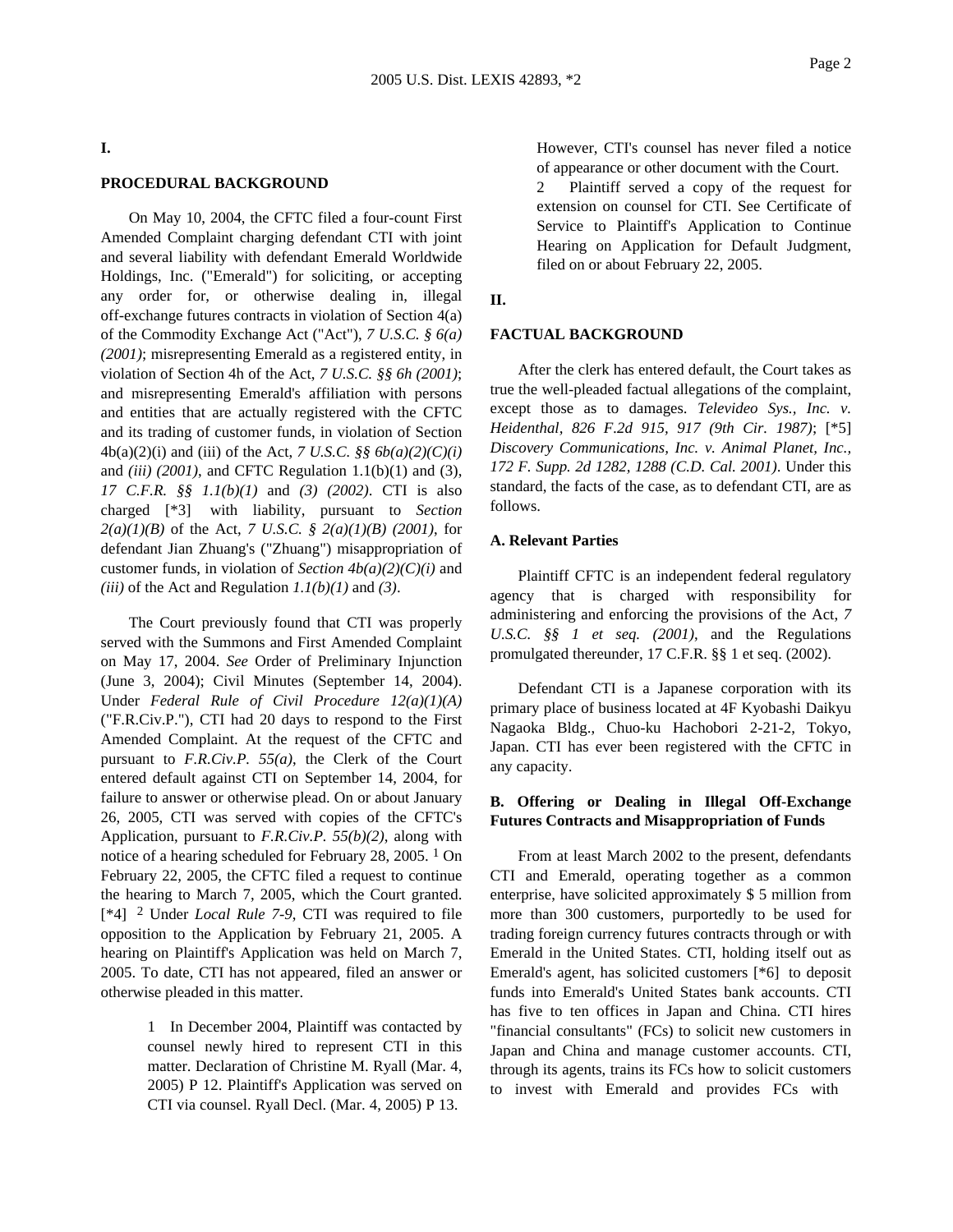promotional materials and account opening documents to disseminate to prospective customers. CTI, through its agents, has solicited approximately 300 investors in Japan and China to deposit investment funds in Emerald's bank accounts in the United States. CTI did not solicit investors to trade through any firm other than Emerald.

When soliciting investors to deposit funds, CTI's FCs represent that Emerald granted CTI exclusive authorization to solicit customers in Japan and China to trade through Emerald. FCs tell prospective customers that Emerald is a branch of "ACE Financial Group" and that ACE Financial Group is one of the biggest foreign currency exchange trading companies in the United States. FCs tell potential customers that their investments will be protected because Emerald is regulated in the United States by the CFTC, the National Futures Association [\*7] (NFA), the National Association of Securities Dealers (NASD), and the Securities Investor Protection Corporation (SIPC) and that, as a result of regulation by these entities, customers' investment funds are protected even if Emerald ceases operating. CTI, through its agents, also disseminates to potential customers Emerald's promotional brochure, which makes the same representations.

CTI, through its agents, advises, customers that foreign currency trades placed by FCs or customers at a CTI dealing room are made through Emerald in City of Industry, California. Emerald's website, www.emeraldforex.com, stated that customers could place trade orders directly by calling Emerald in California and that customers had access "24-hours a day from Sunday evening 5:00PM WST (California Time) to Friday afternoon at 12:00pm WST" to the "dealing desk" via Emerald's main telephone number. From approximately March 2002 through November 2003, Emerald employed several part-time operators to answer calls nearly 24 hours a day in Emerald's California office. Emerald customers receive account statements, printed on Emerald letterhead and bearing an Emerald seal, that show trading activity in the customer's [\*8] account. CTI distributes the Emerald account statements to Emerald customers in Japan and China.

The customer account statements, in an attempt to characterize the transactions as a spot or forward trades, indicate that foreign currency contracts are bought and sold at a spot rate. However, the foreign currency contracts that defendants offer and purport to sell are

actually contracts for future delivery of foreign currencies that are cash settled ("futures contracts"). Emerald's promotional materials and CTI's solicitations offer an opportunity to profit based upon the fluctuations in the relative values of foreign currencies. The prices or pricing formulas are established at the time the contracts are initiated and the contracts may be settled through offset, cancellation, cash settlement or other means to avoid delivery. These contracts are offered to the general public and are not individually negotiated. They are leveraged positions that can and do remain open for indefinite periods of time.

Additionally, investors do not anticipate taking - and do not take -- delivery of the foreign currencies as a consequence of these investments. The customers who invest with Emerald have [\*9] no commercial need for foreign currency. Emerald does not require its customers to set up banking relationships to facilitate delivery of foreign currencies. Instead, investors enter into these purported transactions to speculate and profit from anticipated price fluctuations in the markets for these currencies. Based on the representations that have been made to investors by Emerald's agents, investors expect that, once the market moves in a favorable direction, Emerald will liquidate their investment by authorizing the sale of the contract and that the investors will take profits. These are all characteristics of futures contracts, not spot or forward contracts. 3

> 3 The Court has previously found that the foreign currency transactions offered by CTI and Emerald are futures contracts. See Order of Preliminary Injunction Against Defendant CTI and Relief Defendants (June 3, 2004); Order Granting In Part and Denying In Part Plaintiff's Motion for Civil Contempt (July 29, 2004).

While the transactions offered [\*10] and purportedly sold by Emerald and CTI are foreign currency futures contracts, Emerald customers are not eligible contract participants and Emerald does not serve as a proper counterparty to the purported contracts under the Commodity Exchange Act. Moreover, the transactions are not conducted on or subject to the rules of a board of trade that has been designated or registered by the CFTC as a contract market or derivatives transaction execution facility for such commodity, and such contracts are not executed or consummated by or through such a contract market. They are therefore illegal off-exchange futures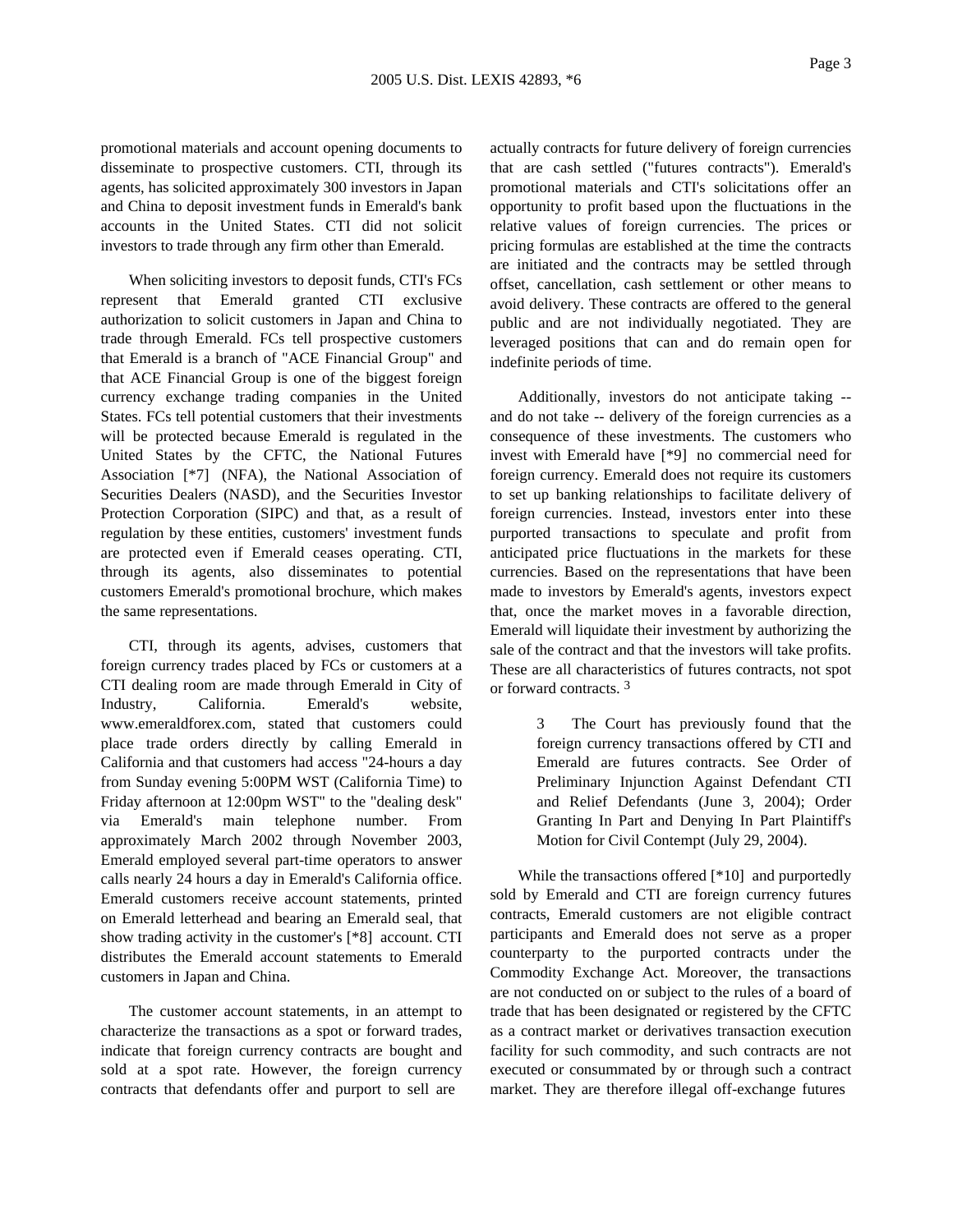contracts.

# **C. Misrepresentations About the Trading of Customer Funds and Misappropriation of Customer Funds**

Emerald's promotional brochure, which is disseminated by CTI FCs, represents that all "investors' margin deposits are separately secured in [major American Banks such as Bank of America, Citibank and Chase Manhattan Bank] and are protected by FDIC." However, rather than being secured in separate accounts, prior to November 17, 2003, customer funds were deposited into one of two accounts in Emerald's name at a California branch of Citibank.

Other than wire [\*11] transfers between them, the only deposits into the two Emerald Citibank accounts were from customers, directly or through Otomo FX International or CTI, totaling approximately \$ 5 million. The Citibank accounts received no distributions from a bank, clearinghouse, designated contract facility or any other entity that would be consistent with trading. The funds collected from Emerald/CTI customers were not traded on the customers' behalf.

Rather, approximately \$ 2.1 million in customer funds was wired to offshore bank accounts in the name of CTI, \$ 82,000 to other entities, \$ 37,000 to Zhuang, and \$ 507,000 to other Emerald bank accounts at either Wells Fargo, Bank of America, or Citibank. Approximately \$ 1.9 million in customer funds was transferred back to customers for the purported liquidation of some or all of their trading accounts. Since no funds were transferred into either of the Emerald Citibank accounts from any bank, clearinghouse, or other designated contract facility that might indicate the existence of trading, customers who received funds from Emerald's accounts were not being paid from returns on their investments. Rather, they were being paid with other customers' [\*12] funds.

To uphold the appearance of trading, Emerald and/or CTI manufacture customer account statements, printed on Emerald letterhead and bearing an Emerald seal, detailing purported trading results for any given day. These statements identify the account balance, margin requirements, commissions, and profits/losses, as well as specific contracts purportedly bought or sold. They are sent to customers regularly and serve to maintain the appearance of trading and enable CTI's scheme to continue. CTI distributes the false account statements to

customers in Japan and China.

From March through August 2002, Zhuang participated, along with defendant Hao Jan Lu ("Lu"), in the business operations of Emerald. In August 2002, Zhuang purchased all shares of Emerald. From August 2002 to present, Zhuang has controlled the business operations of Emerald. Zhuang, who is also known as "Ken So" or "Ken Sho," has also been a shareholder and director or officer of CTI and has exercised control over business operations of CTI. Zhuang, a signatory on one or more accounts into which investor funds were deposited, knowingly misappropriated and failed to trade investor funds. CTI is liable for Zhuang's actions [\*13] because Zhuang was acting as an agent of CTI.

# **D. Misrepresentations About Emerald's Registration Status and Affiliation With Registered Entities**

As Emerald's exclusive agent, CTI distributes Emerald's promotional material to prospective customers. In an attempt to establish itself as a legitimate operation, Emerald represents in its promotional brochure and Internet website that it is affiliated with entities and individuals that are registered with the Commission. These materials identify Emerald as a registered broker or dealer in foreign currency exchange investments and in futures and commodities trading and as "one of the largest and most experienced Futures Commission Merchants ["FCM"] that focuses solely on the currency market." However, Emerald is not and never has been registered with the Commission in any capacity.

In Emerald's promotional brochure and Internet website, Emerald represents that it is a subsidiary of ACE Financial Group ("ACE"), a registered FCM. The brochure goes on to say that ACE is "a member of the U.S.A. Commodity Futures Trading Commission [CFTC], the U.S.A. Futures Commission Merchant [FCM], the U.S.A. National Futures Association [\*14] [NFA], the U.S.A. National Association Securities Association [NASD], and the U.S.A. Securities Investor Protection Corporation [SIPC]," and proud to have been "one of the first registered FCM following the passage of the Commodity Modernization Act of August 1998." Although ACE is registered with the CFTC as a notice broker or dealer and introducing broker, and is a member of the National Futures Association, 4 ACE is has never been registered as a FCM and it does not engage in foreign currency trading on behalf of clients. Furthermore, ACE has no affiliation or dealings with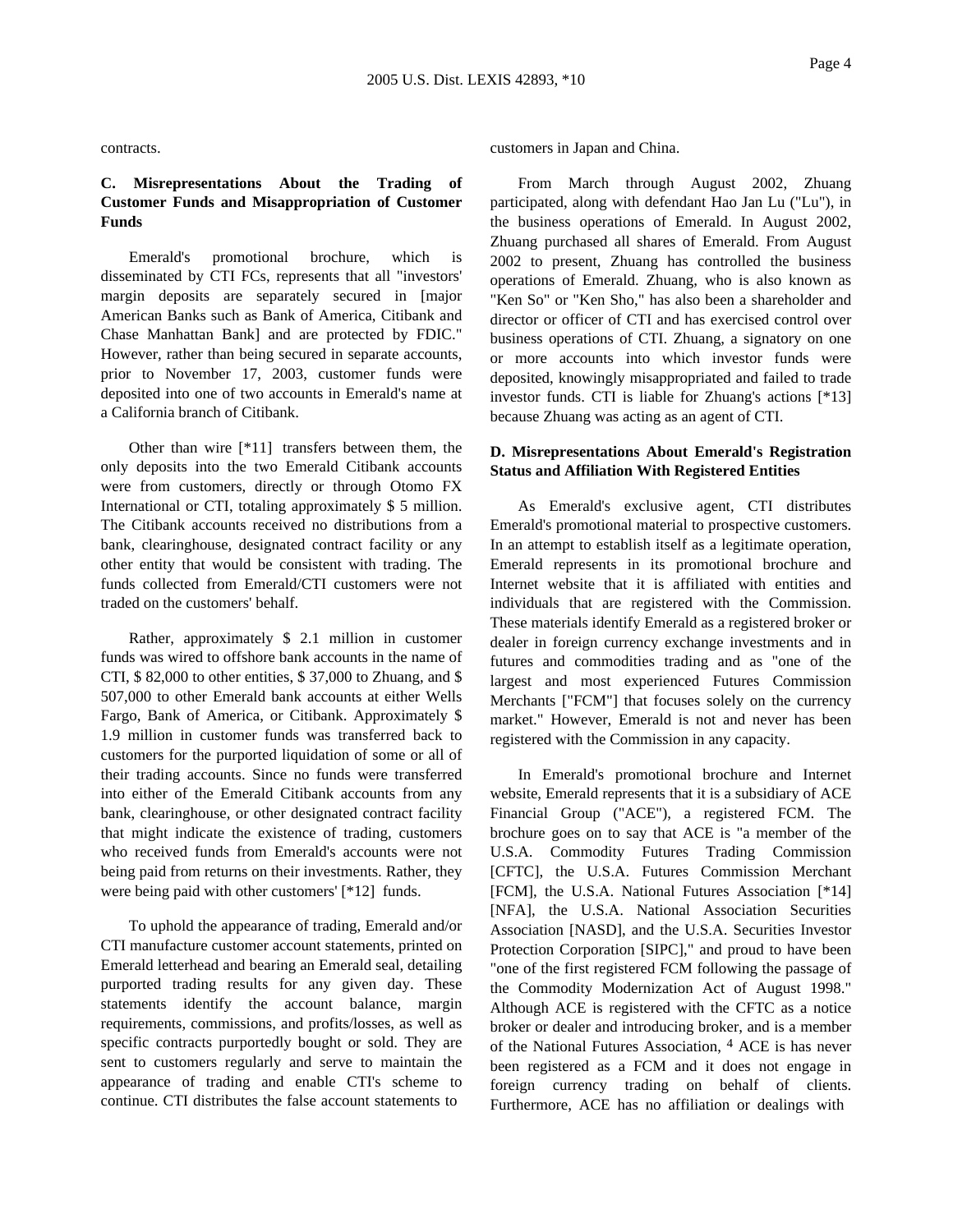Emerald or CTI.

4 The NFA is a not-for-profit membership corporation formed in 1976 to become a futures industry's self-regulatory organization under *Section 17* of the Commodity Exchange Act. *Section 17* was added to the Commodity Exchange Act by Title III of the Commodity Futures Trading Commission Act of 1974 and provides for the registration and CFTC oversight of self-regulatory associations of futures professionals.

ACE Financial [\*15] Group is the name under which another entity, Anthony John Columbo Inc. ("Columbo Inc."), conducts business. Emerald also claims that it is affiliated with Columbo Inc. and that Columbo Inc. is a subsidiary of ACE. Emerald's brochure and website state that Anthony John, presumably Anthony John Columbo ("Columbo"), President of Columbo Inc., is the Vice President & Chief of Spot Trading at Emerald. Although Columbo is registered with the Commission, he does not actually have any relationship with Emerald or CTI.

Emerald, in its promotional brochure and Internet website, identifies William Ahdout ("Ahdout") as the Head of Option Trading and provides a biography of Ahdout. Ahdout has never maintained any business affiliation, commercial or otherwise, with Emerald or ACE and has never engaged in foreign currency trading through his employer, Forex Capital, a registered FCM with the Commission. According to Ahdout, his biography and other statements on Emerald's website were taken directly from Forex Capital's website.

In Emerald's promotional brochure and Internet website, Emerald identifies David Sakhai as the Chief Operating Officer of Emerald. David Sakhai is the Principal of Forex [\*16] Capital. Sakhai has never maintained any business affiliation, commercial or otherwise, individually or through Forex Capital, with Emerald or ACE. Sakhai has stated that all representations regarding him and Forex Capital in Emerald's website and brochure were made without his knowledge and against his will.

In addition, CTI incorporates many of the same misrepresentations into its own company brochures that are also distributed to prospective customers. CTI's brochures and employee business cards state that

Emerald is part of ACE Financial Group, and that ACE Financial Group is a registered FCM and member of the CFTC, NFA, NASD, and SIPC. Zhuang and other CTI managers use these brochures to train CTI FCs. CTI FCs use this information to solicit customers and lure them into depositing funds with Emerald, by making customers believe to that Emerald is a legitimate foreign currency contract trading company registered and regulated in the U.S.

### **E. Diversion of Funds to Relief Defendants**

Prior to December 1, 2003, CTI FCs gave customers the option of depositing their investment funds directly into one of two Emerald Citibank accounts in the United States, depositing their [\*17] funds into a CTI account in Japan for forwarding to Emerald, or making a cash deposit at a CTI branch office for forwarding to Emerald. Prior to November 17, 2003, most Emerald customers wired their investment funds directly to one of Emerald's Citibank accounts in the United States. Since on or about December 1, 2003, Emerald and/or CTI, through their agents, have directed Emerald customers to wire investment deposits to other bank accounts in California. One account, at Citibank, is in the name of relief defendant ACE Capital Advisory Group, Inc. ("ACE Capital"). The second account, at Bank of America, is in the name of relief defendant ACE Emerald W. Holding, Inc. ("ACE Emerald"). Since at least December 1, 2003, several customers solicited by CTI to trade through Emerald have deposited investment funds into these bank accounts in the United States.

#### **III.**

### **ANALYSIS**

#### **A. Jurisdiction**

The Court has jurisdiction pursuant to *Section 6c* of the Act, *7 U.S.C. § 13a-1 (2001)*, which authorizes the CFTC to seek injunctive relief against any person whenever it shall appear that such person has engaged, is engaging or is about to engage in any act [\*18] or practice constituting a violation of any provision of the Act or any rule, regulation or order thereunder. The Court has previously held that, based on the allegations in the First Amended Complaint and the exhibits filed in support thereof, the foreign currency transactions offered by CTI and Emerald are futures contracts and that under Section 2(c)(2)(B)(i)-(ii) of the Act, *7 U.S.C. §*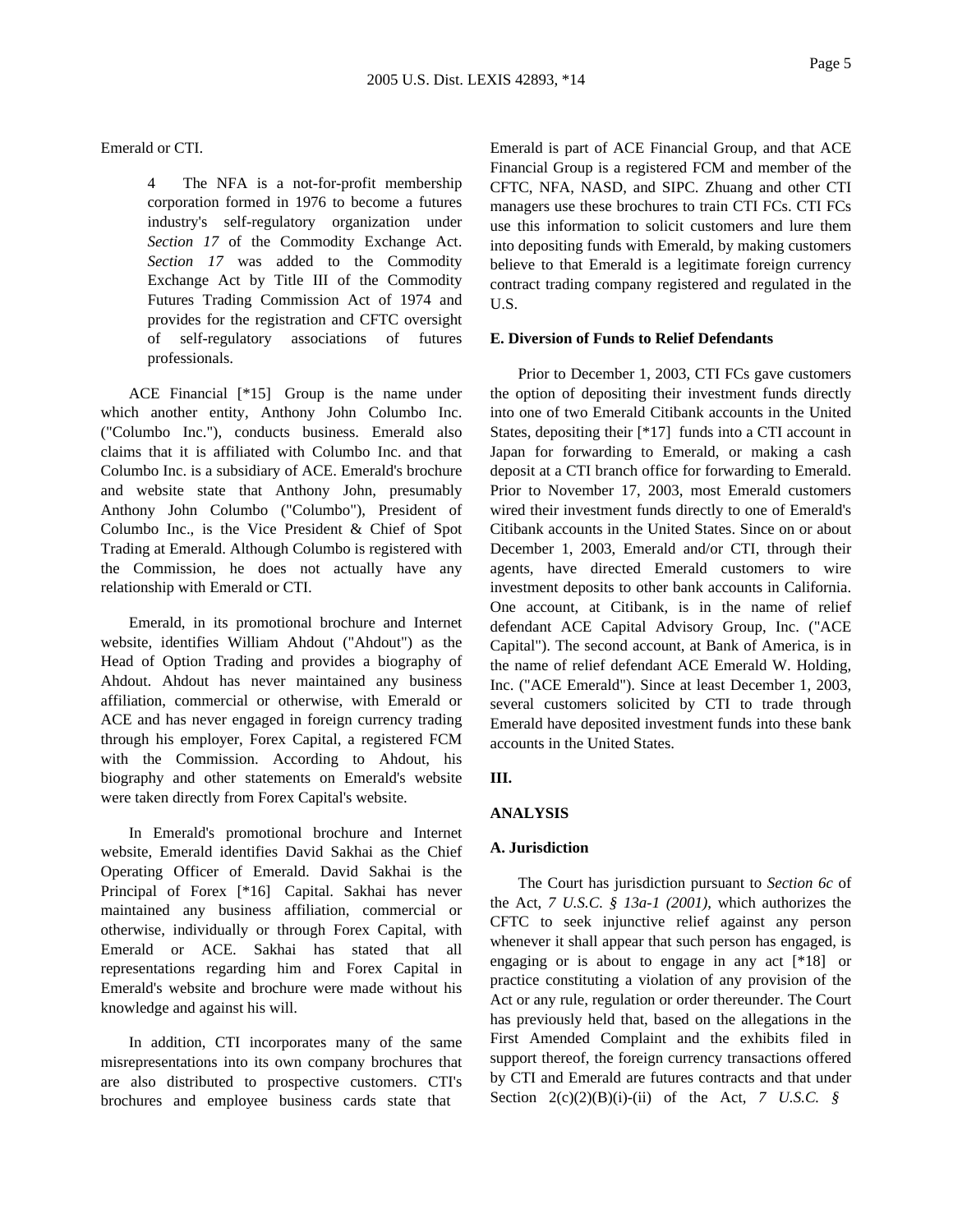$2(c)(2)(B)(i)-(ii)$  (2001), the CFTC and the Court have jurisdiction over them. See Order of Preliminary Injunction Against Defendant CTI and Relief Defendants (June 3, 2004); Order Granting In Part and Denying In Part Plaintiff's Motion for Civil Contempt (July 29, 2004). Venue properly lies with this Court pursuant to *Section 6c(e)* of the Act, in that the acts and practices in violation of the Act occurred within this district, among other places.

#### **B. Standard for Default Judgment**

*F.R.Civ.P. 55(b)(2)* and *Local Rule 55-1* require an application for default judgment to be accompanied by a declaration that states: (1) when and against which party default was entered; (2) the identification of the pleadings to which default was entered; [\*19] (3) whether the defaulting party is an infant or incompetent person, and if so, whether that person is adequately represented; (4) that the Soldiers' and Sailors' Civil Relief Act of 1940 does not apply; and (5) that notice of the application has been served on the defaulting party, if required. The CFTC's application has met the procedural requirements of *Fed.R.Civ.P. 55* and *Local Rule 55-1*. A court may not enter a default judgment against an unrepresented minor, an incompetent person, or a person in military service. See *Fed.R.Civ.P. 55(b)(2)*. As a corporation, these characteristics do not apply to CTI.

Judgment by default may be entered by the Court when the party entitled to a judgment by default applies to the Court for such judgment. *Fed. R. Civ. Pro. 55(b)*. The Court may consider the following factors in determining whether to award a default judgment: (1) the merits of plaintiff's claims; (2) the sufficiency of the complaint; (3) the amount of money at stake; (4) the likelihood of prejudice to plaintiff if judgment of default is denied;  $(5)$  the possibility  $[*20]$  of dispute as to any material facts in the case; (6) whether default resulted from excusable neglect; and (7) the policy of the Federal Rules of Civil Procedure favoring decisions on the merits. *Eitel v. McCool, 782 F.2d 1470, 1471-72 (9th Cir. 1986)*. Here, these factors weigh in favor of granting the motion for entry of default judgment.

# **1. Substantive Merits and Sufficiency of the Complaint**

The first two Eitel factors require that the factual allegations in the First Amended Complaint "state a claim on which [the CFTC] may recover." *Danning v. Lavine,*

*572 F.2d 1386, 1388 (9th Cir. 1978)*; *PepsiCo, Inc. v. California Security Cans, 238 F. Supp. 2d 1172, 1175 (C.D. Cal. 2002)*. As described below, the First Amended Complaint alleges sufficient facts to make a prima facie case on each count charged therein. This factor favors granting a default judgment.

#### **a. Fraudulent Misappropriation**

Count I of the First Amended Complaint charges that CTI is vicariously liable for Emerald's and Zhuang's violations *Sections 4b(a)(2)(C)(i)* and *(iii)* of the Act and Commission Regulations *1.1(b)(1)* and *(3)*, pursuant to *Section 2(a)(1)(B)* of [\*21] the Act, *7 U.S.C. § 2(a)(1)(B) (2001)*. The First Amended Complaint charges that Zhuang, as an agent of Emerald and CTI, violated these sections of the Act and Regulations by fraudulently misappropriating investor funds. *Sections 4b(a)(2)(C)(i)* and *(iii)* of the Act prohibit cheating or defrauding or attempting to cheat or defraud other persons, and willfully deceiving or attempting to deceive other persons in connection with commodity futures trading. *See Saxe v. E.F. Hutton & Co. Inc., 789 F.2d 105, 111 (2d Cir. 1986)* and *CFTC v. Skorupskas, 605 F. Supp. 923 (E.D. Mich. 1985)*. CFTC Regulation *1.1(b)(1)* and *(3)* similarly prohibits such conduct in connection with foreign currency futures contracts. In support of Count I, the First Amended Complaint alleges that Zhuang fraudulently misappropriated customer funds because he controlled the Emerald bank accounts into which customers deposited investment funds, but knowingly failed to send funds to any trading firm and instead made transfers to CTI, himself and others; Zhuang was acting in his capacity as agent of Emerald and CTI; Emerald and CTI operated as a common enterprise; and CTI is [\*22] liable for Zhuang's violations, pursuant to *Section 2(a)(1)(B)* of the Act.

The facts alleged by the CFTC establish a prima facie case that Zhuang violated *Section 4b(a)(2)(C)(i)* and *(iii)* and Regulation *1.1(b)(1)* and *(3)*. Soliciting or obtaining funds from investors for trading, then failing to trade the funds while using them for personal and business expenses, is misappropriation. *Skorupskas, 605 F. Supp. at 923* (defendant misappropriated customer funds entrusted to her by soliciting investor funds for trading and then trading only a small percentage of those funds, while disbursing the rest of the funds to other investors, herself, and to her family); *CFTC v. Muller, 570 F.2d 1296 (5th Cir.1978)* (preliminary injunction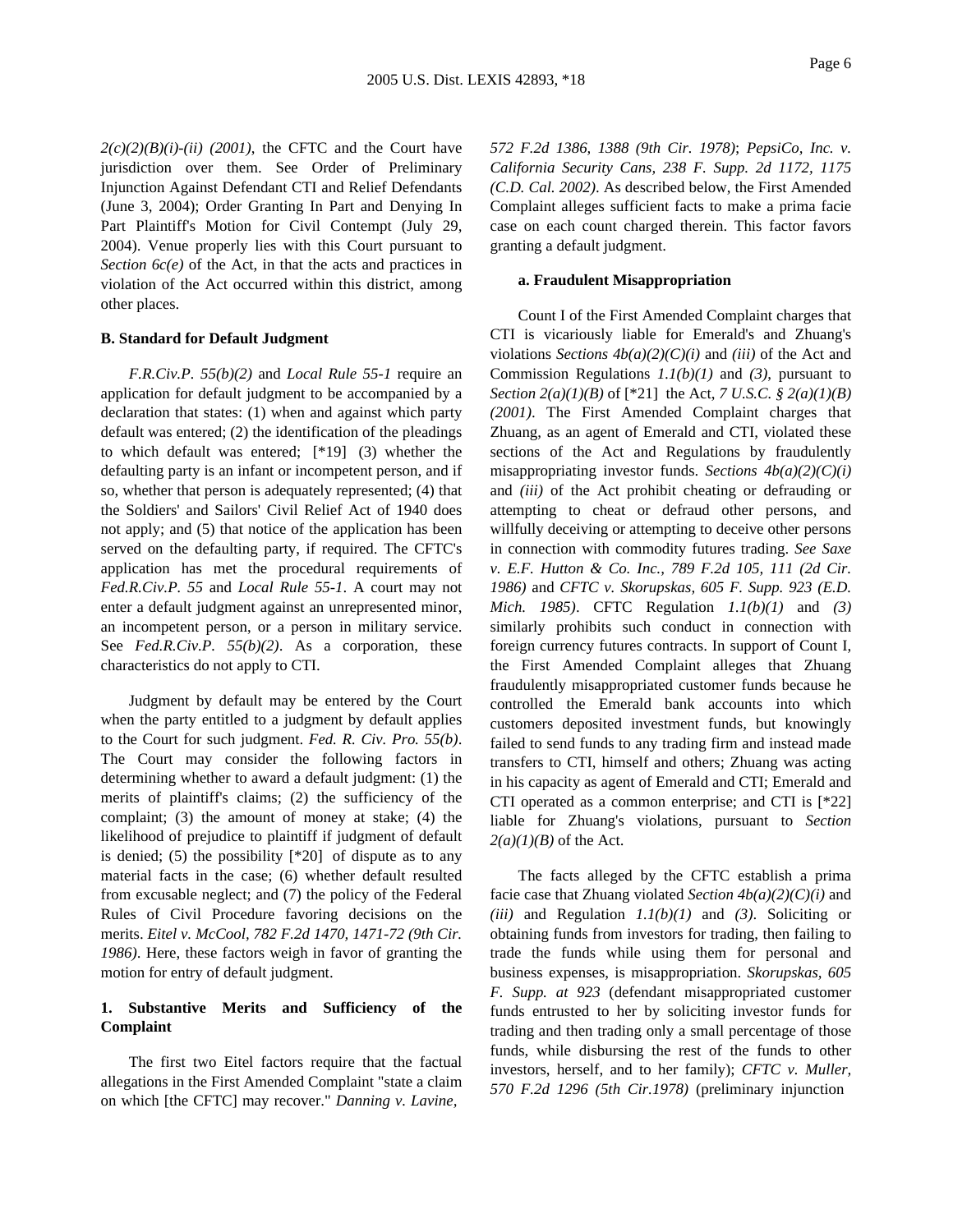affirmed where CFTC made a prima facie showing that defendant had misappropriated customer funds in violation of Act). Misappropriation of funds entrusted to a defendant for trading purposes is "willful and blatant fraudulent activity" that violates *Section 4b(a)* of the Act. *CFTC v. Weinberg, 287 F. Supp. 2d 1100, 1106(C.D. Cal. 2003)*. *See also CFTC v. Noble Wealth Data Info. Servs., Inc., 90 F. Supp. 2d 676 (D. Md. 2000),* [\*23] aff'd in part and vacated in part by, *CFTC v. Baragosh, 278 F.3d 319 (4th Cir. 2002)*(defendants defrauded investors by diverting investor funds for operating expenses and personal use); *CFTC v. Clothier, 788 F. Supp. 490 (D. Kan.1992)* (a violation of *Section 4o (1)* of the Act includes the fraudulent misappropriation of customers' funds entrusted to broker for trading purposes); *In re Lincolnwood Commodities, Inc., [1982-1984 Transfer Binder] Comm. Fut. L. Rep. (CCH) P 21,986 at 28,255 (CFTC 1984)* (CFTC affirmed holding that defendant violated *Section 4b* when he "diverted to his own use funds entrusted to him by or on behalf of his customers").

Under *Section 2(a)(1)(B)* of the Act the "act, omission, or failure of any official, agent, or other person acting for any individual, association, partnership, corporation, or trust within the scope of his employment or office shall be deemed the act, omission, or failure of such individual, association, partnership, corporation, or trust, as well as of such official agent or other person." *7 U.S.C.*  $\frac{8}{3}$  2(a)(1)(B) (2001). Whether one person is an agent acting for another [\*24] turns . . . on an overall assessment of the totality of the circumstances in each case." *Berisko v. Eastern Capital Corp., [1984-1986 Transfer Binder] Comm. Fut. L. Rep. (CCH) P 22,772 at 31,223 (CFTC 1985)*; *accord Bogard v. Abraham-Rietz & Co., [1984-1986 Transfer Binder] Comm. Fut. L. Rep. (CCH) P 22,273 (CFTC 1984)*. Here, the First Amended Complaint alleges that Zhuang was shareholder and director or officer of both Emerald and CTI. He has been a sole signatory to the Emerald accounts holding customers' investment funds. Zhuang works out of the Tokyo, Japan headquarters of CTI, holds himself out as Administration Director and "head of business operations" of CTI and personally works with large investors. Plaintiff has made a prima facie showing that Zhuang was acting as an agent of Emerald and CTI and that CTI is liable, pursuant to *Section 2 (a) (1MB)* of the Act, for Zhuang's misappropriation of customer funds, in violation of *Sections 4b(a)(2)(C)(i)* and *(iii)* of the Act and Regulations *1.1(b)(1)* and *(3)*.

#### **b. Fraudulent Misrepresentation**

Count II of the First Amended Complaint charges CTI with violating *Section 4b(a)(2)(C)(i)* and *(iii)* of [ $*25$ ] the Act and CFTC Regulations 1.1(b)(1) and (3), which prohibit acts, transactions, and practices or courses of businesses that operate with fraud or deceit, including misrepresentations and omissions of a material fact, in connection with the offer, purchase or sale of commodity futures contracts. The CFTC must show that the defendants made material misrepresentations or omissions of material fact with the requisite scienter. See *In re Slusser, [1998-1999 Transfer Binder] Comm. Fut. L. Rep. (CCH) P 27,701 at 48,311 (CFTC July 9, 1999)*, aff'd and remanded on other grounds sub nom., *Slusser v. CFTC, 210 F.3d 783 (7th Cir. 2000)*. A material fact is one that "it is substantially likely that a reasonable investor would consider . . . important in making an investment decision." *Sudol v. Shearson Loeb Rhodes, Inc., [1984-1986 Transfer Binder] Comm. Fut. L. Rep. (CCH) P 22,748 at 31,119 (CFTC Sep. 30, 1985)*. A showing of intentional conduct or reckless disregard is sufficient to satisfy the scienter requirement. *See Lawrence v. CFTC, 759 F.2d 767, 773 (9th Cir. 1985)*; *CFTC v. Noble Metals Int'l, 67 F.3d 766 (9th Cir. 1995),* [\*26] cert. den., *Schulze v. CFTC, 519 U.S. 815, 136 L. Ed. 2d 26, 117 S. Ct. 64 (1996)*; *In re Conti Commodity Services, Inc., [1990-1992 Transfer Binder] Comm. Fut. L. Rep. (CCH) P 25,038 at 37,878 (CFTC Apr. 17, 1991)*. In general, all manner of omissions and misrepresentations of material fact regarding futures and options transactions violate the antifraud provisions of the Act and Regulations, including omissions and misrepresentations concerning the likelihood of profit, the risk of loss, and other matters that a reasonable investor would consider material to his investment decision. *See e.g., JCC, Inc., et al. v. CFTC, 63 F.3d 1557, 1571 (11th Cir. 1995)*.

The First Amended Complaint alleges that Emerald and CTI, operating as a common enterprise, and their agents, made false and deceptive representations and omissions of material fact, in Emerald's promotional materials and CTI FCs' solicitations, regarding Emerald's trading of foreign currency futures contracts on behalf of customers Emerald's affiliations with unrelated individuals and entities registered with the CFTC, including ACE Financial Group, Anthony John Columbo, David [\*27] Sakhai and William Ahdout; Emerald's registration status with the CFTC; Emerald's status as a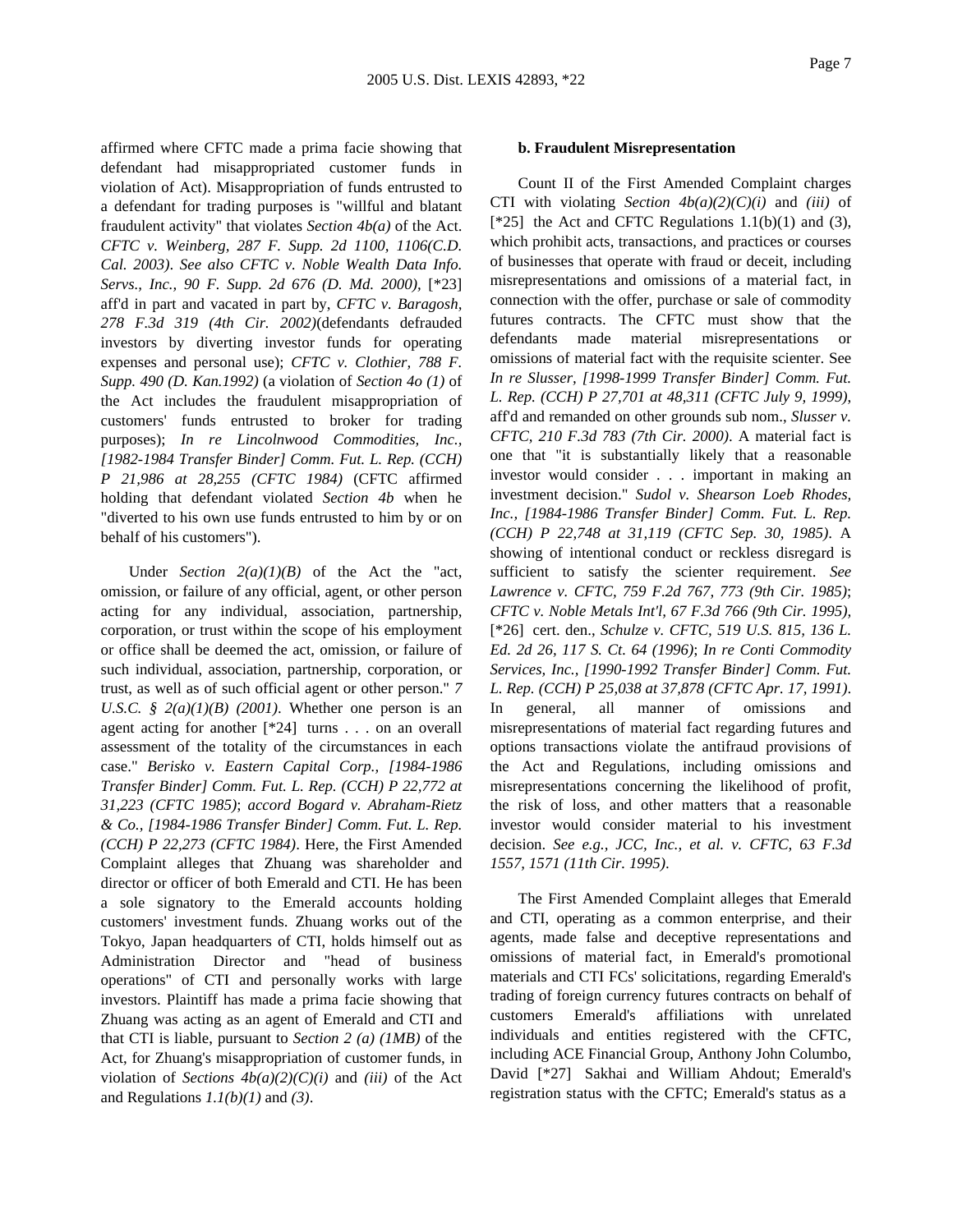subsidiary of ACE Financial Group; and ACE Financial Group's registration status with the CFTC, NFA, NASD and SIPC. These facts are material. The First Amended Complaint alleges that Emerald and CTI, and their agents, willfully deceived or attempted to deceive Emerald customers through these misrepresentations and omissions of fact.

The First Amended Complaint alleges sufficient facts to establish that Emerald and CTI operated in a common enterprise. The two companies had common control, did not operate separate from each other or at arms length, and they commingled funds in Emerald's U.S. bank accounts. *See FTC v. J.K. Publications, Inc., 99 F. Supp. 2d 1176, 1202 (C.D. Cal. 2000)*; Sunshine Art *Studios v. FTC, 481 F.2d 1171, 1173 (1st Cir. 1973)*; *CFTC v. Wall Street Underground Inc., 281 F. Supp. 2d 1260, 1271 (D.C. Kan. 2003)*; *CFTC v. Comvest Trading Corp., 481 F. Supp. 438, 440 (D.C. Mass. 1979)*. CTI may therefore be held liable for the deceptive acts and practices of the Emerald. Sunshine *Art Studios, 481 F.2d at 1175*; [\*28] *FTC v. Think Achievement Corp., 144 F. Supp. 2d 993, 1011 (N.D. Ind. 2000)*. The CFTC has alleged all of the prima facie elements for a violation of *Sections 4b(a)(2)(C)(i)* and *(iii)* of the Act and CFTC Regulations *1.1(b)(1)* and *(3)*.

#### **c. Misrepresentation As a Registered Entity**

Count III of the First Amended Complaint charges CTI, together with Emerald, with violating *Section 4h* of the Act by falsely representing that Emerald is registered with the Commission. *Section 4h* prohibits any person from falsely representing itself or its agents or representatives as being registered with the Commission in its solicitation of customers. *Section 4h* also makes it unlawful to falsely represent that in connection with the handling of any order or contract for the purchase or sale of any commodity, that order or contract is being executed through a member that is registered.

The First Amended Complaint alleges that Emerald's brochure and website misrepresent that Emerald is a registered FCM with the Commission and that Emerald's parent company "ACE Financial Group" is also registered as a FCM and notice broker or dealer with the Commission. Emerald is not now, nor has it ever [\*29] been, registered with the Commission in any capacity. ACE, although it is a registered broker dealer and introducing broker, has no affiliation with Emerald. CTI is liable for Emerald's violations because they operate as

a common enterprise. The First Amended Complaint alleges sufficient facts to establish that Emerald and CTI operated in a common enterprise. See Section III.B.1.b., herein, above. The CFTC has pleaded a prima facie violation of *Section 4h*.

### **d. Offering or Dealing in Illegal Off-Exchange Futures Contracts**

Count IV of the First Amended Complaint alleges that CTI violated *Section 4(a)* of the Act by soliciting, or accepting orders for, or otherwise dealing in, illegal off-exchange foreign currency futures contracts. *Section 4 (a)* of the Act provides that unless exempted by the Commission, it shall be unlawful for any person to offer to enter into, execute, confirm the execution of, or conduct an office or business in the United States for the purpose of soliciting, accepting any order for, or otherwise dealing in transactions in, or in connection with, a contract for the purchase or sale of a commodity for future delivery when such transactions have not been conducted [\*30] on or subject to the rules of a board of trade which has been designated or registered by the Commission as a contract market or derivatives transaction execution facility for such commodity; and such contracts have not been executed or consummated by or through such contract market. Two elements must be established to show a Section 4(a) violation: (1) the contract in question is a futures contract; and (2) the contract was not traded on or subject to the rules of a designated contract market.

The First Amended Complaint alleges that (1) CTI and Emerald, operating as a common enterprise, offered and dealt in foreign currency transactions, purportedly traded through Emerald in California, and that the foreign currency transactions are futures contracts and (2) the futures contracts offered by CTI and Emerald have not been conducted on or subject to the rules of a board of trade designated or registered by the Commission as a contract market or derivatives transaction execution facility, nor executed or consummated by or through a contract market. 5 Thus, the CFTC has pleaded a prima facie case of a Section 4(a) violation.

#### 5 See n.3, above.

#### [\*31] **2. Amount at Stake**

This *Eitel* factor requires the Court to consider "the amount of money at stake in relation to the seriousness of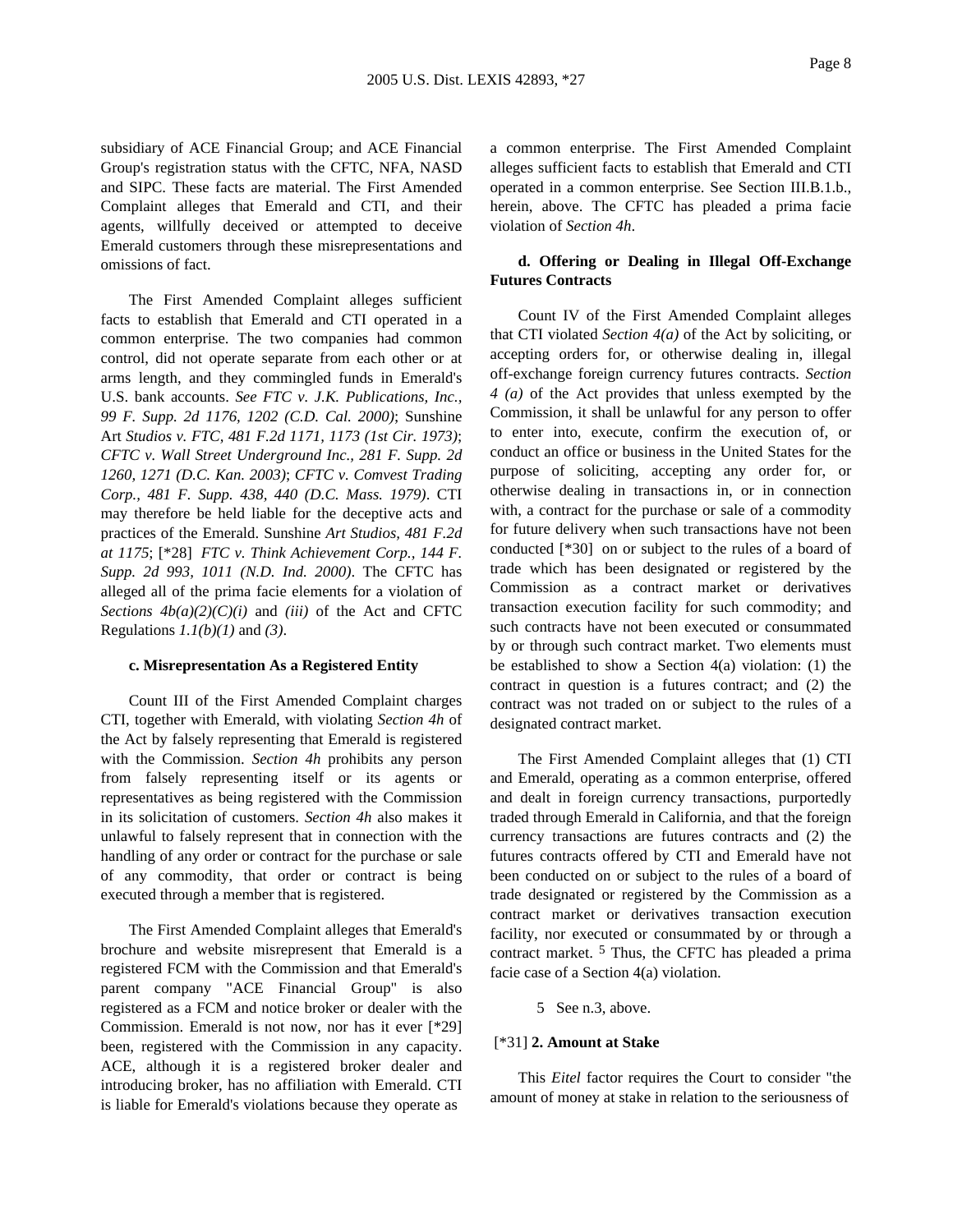Defendant's conduct." *Cal. Sec. Cans., 238 F. Supp. 2d at 1176*; *see also Eitel, 782 F.2d at 1471-72*. Here, in addition to a permanent injunction, Plaintiff seeks from CTI restitution of \$ 3,242,106.37 and a civil monetary penalty of \$ 9,000,000. The Court may order restitution, pursuant to its general equity powers to afford complete relief, and courts regularly order defendants to pay restitution in federal regulatory enforcement actions. *See CFTC v. CoPetro Mrktg. Group Inc., 680 F.2d 573, 583-84 (9th Cir. 1982)*; *CFTC v. Hunt, 591 F.2d 1211, 1223 (7th Cir. 1979)*; *CFTC v. U.S. Metals Depository Co., 468 F. Supp. 1149, 1163 (S.D.N.Y. 1979)*; *SEC v. Manor Nursing Centers Inc., 458 F.2d 1082, 1104 (2d Cir. 1972)* (upholding an order requiring return of investment proceeds to investors in a public offering).

The appropriate amount of restitution is the total amount invested by customers, less refunds made by the defendants to the [\*32] customers. *FTC v. Wolf, 1996 U.S. Dist. LEXIS 1760 \*27, 1996 WL 812940 \*9 (S.D. Fla. 1996)*; *Porter v. Warner Holding Co., 328 U.S. 395, 402, 66 S.Ct. 1086, 90 L.Ed. 1332 (1946)* (restitution restores the status quo by returning to the purchaser the price of unlawfully sold goods); *SEC v. Hughes Capital Corp., 917 F. Supp. 1080, 1089 (D.N.J. 1996)*(citing *SEC v. Huffman, 996 F.2d 800, 802 (5th Cir. 1993))* (restitution is designed to restore victims to the position that existed before the illegal or wrongful transaction occurred by compensating them for loss caused by the conduct). Here, the CFTC seeks restitution from CTI in an amount equal to the net customer deposits into the U.S. bank accounts of Emerald, ACE Capital and ACE Emerald from March 2002 through April 2004, 6 the period of the solicitation and fraud alleged in the First Amended Complaint. The restitution sought by the CFTC is therefore reasonable under the circumstances.

### 6 See Brown Declaration P 5.

[\*33] *Section 6c* of the Act together with CFTC Regulation 143.8(2)(ii), *17 C.F.R. § 143.8(2)(ii)*, permit civil monetary penalties of up to the greater of \$ 120,000 per violation or triple a defendant's monetary gain. 7 The First Amended Complaint alleges that each act by the defendants is a separate violation of law. See First Amended Complaint PP 67, 71, 74 and 77. It also alleges that more than 300 customers were fraudulently solicited, were offered illegal off-exchange futures contracts and were the victims of misappropriation. Therefore, the civil monetary penalty against CTI could potentially be as high as \$ 36 million (300 times \$ 120,000). See *Slusser, 210 F.3d at 786* ("[T]he penalty . . . is limited by the number of violations alleged in the complaint times the maximum fine per violation").

> 7 As authorized by the Federal Civil Penalties Inflation Adjustment Act of 1990, Public Law 101-410; 104 Stat. 890, the Commission raised the penalty per violation from \$ 100,000 to \$ 120,000 for each act committed on or after October 23, 2000. *17 C.F.R. § 143.8 (2) (ii)*

[\*34] Courts and the CFTC have found that a high CMP is warranted where customers have been defrauded of a substantial amount. See *JCC, Inc., 63 F.3d at 1571* (quoting *In re Premex, Comm. Fut. L. Rep. (CCH) P 24,165 at 34,890-91 (CFTC Feb. 17, 1988)*) ("conduct that violates core provisions of the Act's regulatory system -- such as manipulating prices or defrauding customers -- should be considered very serious"). The CFTC has stated that "[c]ivil monetary penalties serve a number of purposes. These penalties signify the importance of particular provisions of the Act and the [CFTC]'s rules, and act to vindicate these provisions in individual cases, particularly where the respondent has committed the violations intentionally. Civil monetary penalties are also exemplary; they remind both the recipient of the penalty and other persons subject to the Act that noncompliance carries a cost. To effect this exemplary purpose, that cost must not be too low or potential violators may be encouraged to engage in illegal conduct." *In re GNP Commodities, Inc., [1990-1992 Transfer Binder] Com. Fut. L. Rep. (CCH) P 25,360 at 39,222 (CFTC 1992)* (citations omitted).

Here, [\*35] the First Amended Complaint alleges that CTI, together with Emerald, induced through misrepresentations about the use of their investment funds and the registration status of Emerald and its purported affiliates approximately three hundred customers to deposit a net amount of \$ 3,242,106.37 into the U.S. bank accounts of defendant Emerald and relief defendants ACE Capital and ACE Emerald. Rather than trade the funds, as expected by customers, CTI and Emerald misappropriated them. CTI received a majority of the misappropriated funds, a total of \$ 2,733,909.79. Under these circumstances, the Court finds that the CFTC's request for a civil monetary penalty of \$ 9,000,000 is not unreasonable. This factor favors granting a default judgment.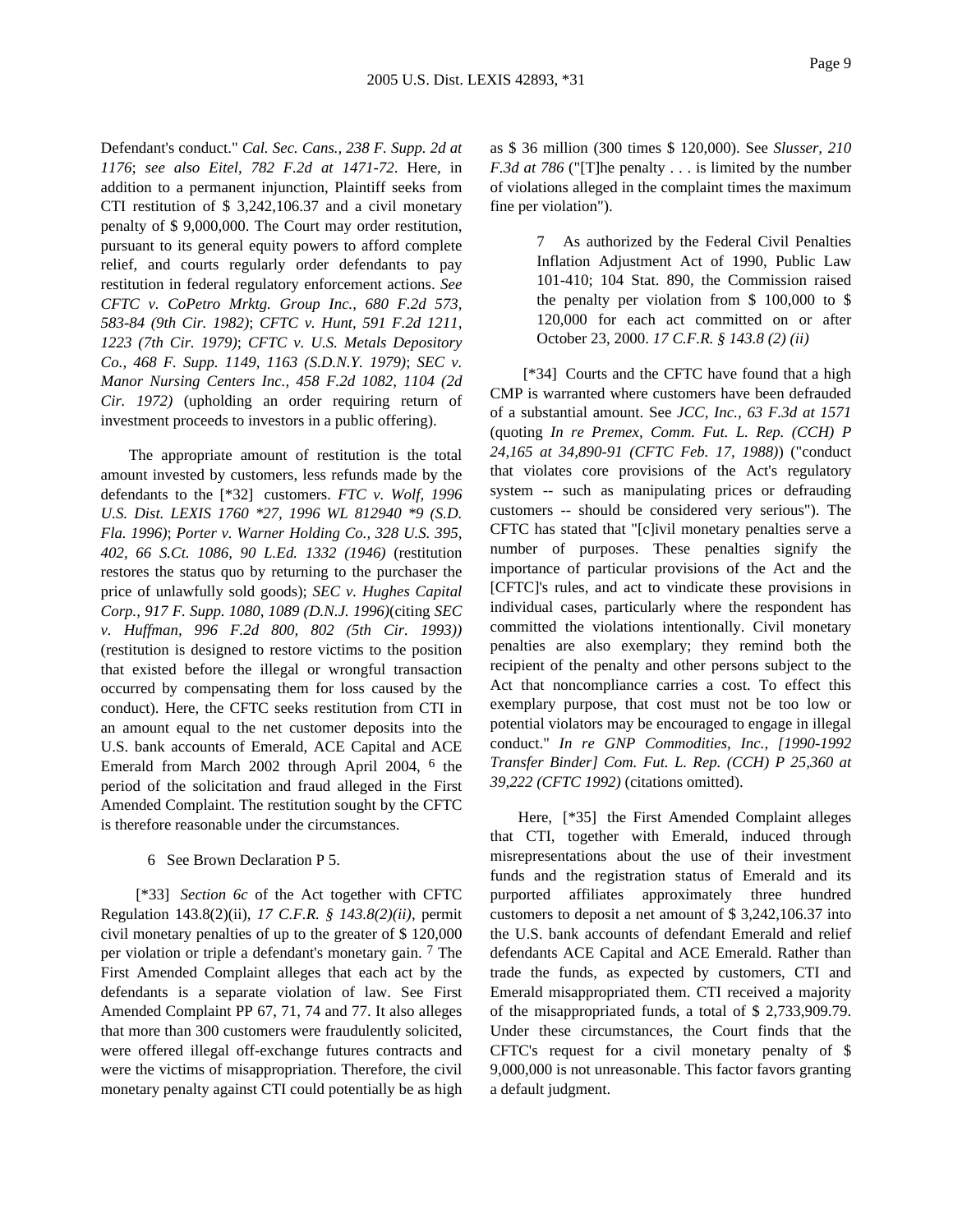### **3. Possibility of Prejudice to Plaintiffs**

Another inquiry under *Eitel* is whether there is a significant possibility of prejudice to Plaintiff should relief be denied. In this case, if relief is denied, Plaintiff would be without other recourse for recovery. Moreover, without default judgment CTI would be free to continue to offer illegal U.S. futures contracts. This factor favors granting a default judgment.

### **4. Possibility of Dispute**

[\*36] As to CTI, no dispute exists as to material facts. CTI has never appeared in this action and default was entered by the clerk. Upon entry of default, all well-pleaded facts in the complaint are taken as true, except those relating to damages. *TeleVideo Sys., Inc., 826 F.2d at 917-18*. The facts alleged in Plaintiff's well-pleaded First Amended Complaint are now taken as true and, as described above, are sufficient to establish Plaintiff's claims against CTI. No dispute has been raised by CTI and it is unlikely that CTI will appear in the future. This factor favors granting default judgment.

#### **5. Possibility of Excusable Neglect**

CTI's default did not result from excusable neglect. CTI has been given notice reasonably calculated to apprize it of the pendency of the action and was afforded an opportunity to present its objections. *See Mullane v. Central Hanover Trust Co., 339 U.S. 306, 314, 70 S.Ct. 652, 94 L.Ed. 865 (1950)*. Defendant CTI was served with copies of the Summons and the First Amended Complaint via FedEx on May 17, 2004. See Order of Preliminary Injunction entered June 3, 2004 (finding CTI validly served under Hague Convention); Civil [\*37] Minutes filed September 14, 2004. 8 Moreover, a shareholder and director of CTI, Jian Zhuang, is also a defendant in this matter and has participated in all proceedings. Nearly eleven months have passed since the CFTC filed and served its First Amended Complaint and seven months since the default was entered, yet CTI has not answered the First Amended Complaint or otherwise appeared. In light of the notifications CTI received of this lawsuit and the period of time that has passed, there is little if any possibility of excusable neglect. This factor favors granting a default judgment.

> 8 Plaintiff also arranged service through Japanese authorities, as permitted by the Hague Convention. The Toyko Circuit Court mailed

copies of the summons and First Amended Complaint, along with Japanese translations, to CTI. The package was received at CTI's Toyko address on July 9, 2004. See Ex. 1 to Plaintiff's Request to Enter Default Against CTI, filed on or about September 2, 2004. Plaintiff additionally sent copies of the First Amended Complaint and SRO to CTI by facsimile. See Declaration of Christine M. Ryall in Support of Plaintiff's Memorandum on Service of Process on CTI Under the Hague Service Convention (May 28, 2004), P 10.

#### [\*38] **6. Policy for Deciding on the Merits**

While there is a policy favoring a decision on the merits whenever possible, this factor is not alone dispositive. *Cal. Sec. Cans., 238 F. Supp. 2d at 1177*. Under *Fed.R.Civ.P. 55*, termination of a case before hearing the merits is allowed whenever a defendant fails to defend an action. *Id.* CTI's failure to answer the First Amended Complaint makes a decision on the merits impractical, if not impossible. This factor favors granting a default judgment.

Because these factors weigh in favor of granting default judgment, the Court grants default judgment against CTI.

### **C. REMEDIES**

The CFTC seeks a permanent injunction, restitution and a civil monetary penalty.

### **1. Permanent Injunction**

*Section 6c* of the Act authorizes the Court to grant a permanent injunction. *See 7 U.S.C. § 13a-1*. "As a general rule, a permanent injunction will be granted when liability has been established and there is a threat of continuing violations." *MAI Sys. Corp. v. Peak Computer, 991 F.2d 511, 520 (9th Cir. 1993)*. As a result of the entry of default, [\*39] the liability of CTI has been established. Moreover, due to CTI's non-appearance and the effort to circumvent the Court November 18, 2003 SRO by directing customer deposits to alternate bank account, it is clear that there is a threat of continuing violations. Thus, a permanent injunction is warranted.

### **2. Restitution**

In determining damages, the Court can rely on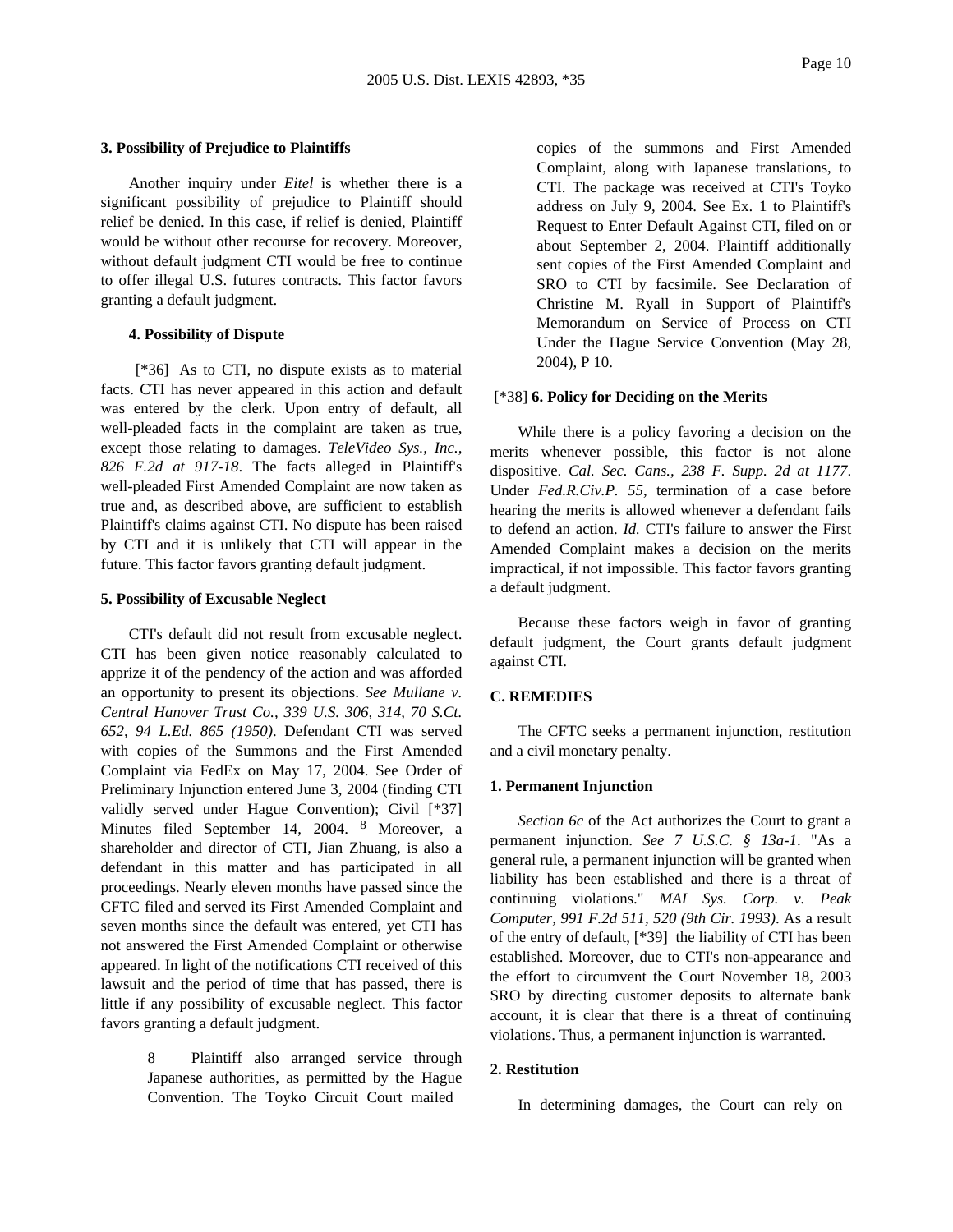declarations submitted by the CFTC or order a full evidentiary hearing. *Elektra Entertainment Group, Inc. v. Bryant, 2004 U.S. Dist. LEXIS 26700, 2004 WL 783123 (C.D. Cal. 2003)* (citing *F.R.Civ.P. 55(b)(2)*); *Philip Morris USA, Inc. v. Castworld Products, 219 F.R.D. 494, 498 (C.D. Cal. 2003)* (citing *Fed.R.Civ.P. 55(b)(2)*). As evidence of damages, the CFTC filed the Declaration of Jamie Brown (January 25, 2005). The Court finds the CFTC's documentary evidence sufficient and finds no reason to hold an evidentiary hearing on damages.

The Brown Declaration, which summarizes voluminous bank records for the U.S. bank accounts of Emerald, ACE Capital and ACE Emerald, states that between March 2002 and April 2004, over [\*40] 300 customers deposited \$ 5,256,909.83 into those accounts. Brown Decl. P 5. Of this amount, \$ 2,014,803.46 was returned to customers and, therefore, the net customer deposits are \$ 3,242,106.37. *Id.* The Court finds that the appropriate amount of customer restitution is \$ 3,242,106.37. See section III.B.2., herein.

#### **3. Civil Monetary Penalty**

The Brown Declaration states that a total of \$ 2,733,909.79 was transferred from the U.S. bank accounts of Emerald and ACE Capital to CTI in Japan. Brown Decl. P 6. This includes \$ 2,153,904.79 in funds transferred from the Emerald accounts before the November 18, 2003, Statutory Restraining Order ("SRO") was issued against Emerald, \$ 550,000 from Emerald's accounts after the SRO was issued, and \$ 30,000 from ACE Capital's account. As noted above, CTI's solicitations, misrepresentations and misappropriation, as alleged in the First Amended Complaint, were intentional, defrauded a substantial number of victims out of a substantial amount of money and served to undermine the integrity of the U.S. commodity futures market. See also section III.B.2., herein. In these circumstances, the Court finds that a civil monetary penalty of \$ 8,201,729.37, [\*41] or triple CTI's monetary gain, is appropriate.

# **IV.**

### **ORDER FOR PERMANENT INJUNCTION**

Pursuant to *Section 6c* of the Act, *7 U.S.C. § 13a-1*, IT IS HEREBY ORDERED that:

Defendant City Trust and Investment Co. Ltd

("CTI") is permanently restrained, enjoined and prohibited from directly or indirectly:

a. (1) cheating or defrauding or attempting to cheat or defraud any persons; and (2) deceiving or attempting to deceive any person: in or in connection with orders to make, or the making of, contracts of sale of commodities for future delivery, made, or to be made, for or on behalf of other persons where such contracts for future delivery were or may have been used for (i) hedging any transaction in interstate commerce in such commodity, or the products or byproducts thereof, or (2) determining the price basis of any transaction in interstate commerce in such commodity, or (3) delivering any such commodity sold, shipped, or received in interstate commerce for the fulfillment thereof;

b. Offering to enter into, entering into, executing, confirming the execution of, or conducting business for the purpose of soliciting, accepting any order for, or otherwise [\*42] dealing in any transaction in, or in connection with, a contract for the purchase or sale of a commodity for future delivery when: (1) such transactions have not been conducted on or subject to the rules of a board of trade which has been designated by the CFTC as a "contract market" for such commodity; and (2) such contracts have not been executed or consummated by or through a member of such contract market;

c. Soliciting, receiving, or accepting any funds in connection with the purchase or sale of any commodity futures contract or any option on a futures contract in the United States;

d. Controlling or directing the trading of any commodity futures or commodity options account in the United States for or on behalf of any person or entity, directly or indirectly, whether by power of attorney or otherwise;

e. Acting in any capacity for which registration with the CFTC is required under the Act;

f. Violating *Sections 4(a)* and *4b(a)(2)(C)(i)* and *(iii)* of the Act, and CFTC Regulations *1.1(b)(1)* and *(3)*.

The provisions of this Order shall be binding upon CTI, upon any person insofar as he or she is acting in the capacity of officer, agent, servant or employee of CTI, and upon any person [\*43] who receives actual notice of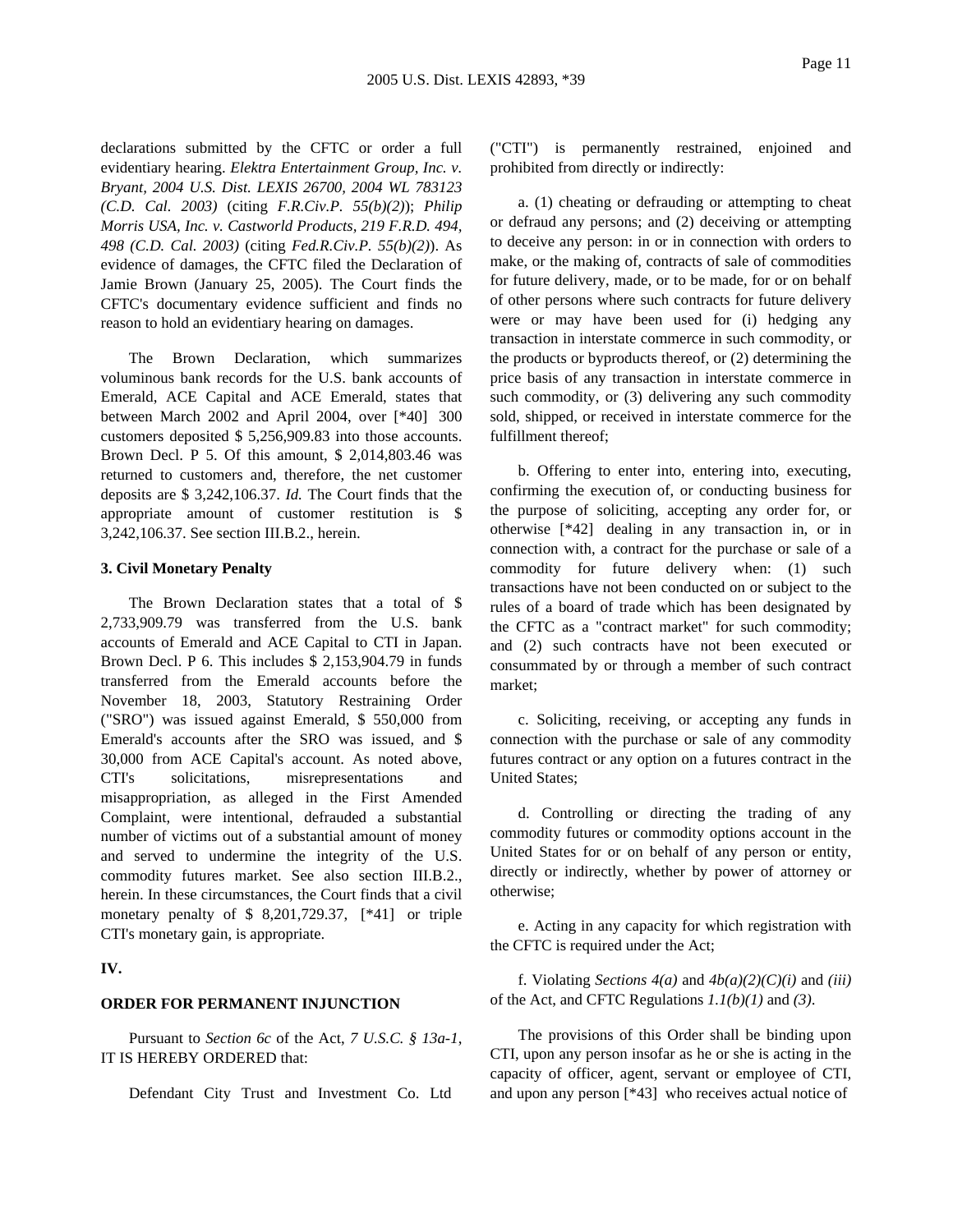this Consent Order, by personal service or otherwise, insofar as he or she is acting in active concert or participation with CTI.

**V.**

### **ORDER FOR ANCILLARY EQUITABLE RELIEF**

### **IT IS FURTHER ORDERED that:**

The CFTC is awarded judgment against CTI of restitution in the amount of \$ 3,242,106.37 ("CTI Restitution Obligation"). Post-judgment interest shall accrue on the CTI Restitution Obligation at the rate provided in *28 U.S.C. § 1961*.

#### **IT IS FURTHER ORDERED that:**

CTI shall pay the CTI Restitution Obligation to the CFTC by electronic funds transfer to a U.S. bank account designated by the National Futures Association or by U.S. postal money order, certified check, bank cashier's check, or bank money order made payable to the "the National Futures Association" and sent to the following address: The National Futures Association, Attention: Daniel A. Driscoll, 200 W. Madison Street, Chicago, IL 60606. Simultaneously with the payment(s), CTI shall transmit a letter to the National Futures Association that identifies CTI, the name and docket number of this proceeding and the payment(s). CTI shall simultaneously [\*44] transmit a copy of the letter and the form of payment to the Director, Division of Enforcement, Commodity Futures Trading Commission, 1155 21st Street, N.W., Washington, D.C. 20581;

#### **IT IS FURTHER ORDERED that:**

The National Futures Association is designated as the Monitor for a period beginning with the date of entry of this Order and continuing until final distribution of full amount of the CTI Restitution Obligation plus post-judgment interest. The Monitor is authorized to collect and distribute funds for purposes of restitution to identifiable Emerald/CTI customers. The Monitor shall hold all funds collected pursuant to this Order in an interest-bearing account;

Exhibit A to this Order, which is filed *in camera*, is a list of Emerald/CTI customers currently identified by the CFTC as having deposited funds into the bank accounts of defendant Emerald, relief defendant ACE Capital and relief defendant ACE Emerald during the period of

March 2002 through April 2004, their last-known addresses, and the estimated restitution owed by CTI to each of them. Exhibit A may be incomplete for various reasons including that records have not been provided to the CFTC or records are missing, [\*45] are illegible, or have been destroyed. The entry of this Order shall not limit the ability of any Emerald/CTI customer not currently listed in Exhibit A from offering proof to the Monitor and/or the CFTC that the customer belongs on Exhibit A. The Monitor shall have discretion to amend Exhibit A for the sole purpose of adding customers, based on such documentation and proof as the Monitor in its sole discretion shall deem sufficient, whose identity can be traced to funds deposited into the U.S. accounts of Emerald, ACE Capital or ACE Emerald during the period of March 2002 through April 2004, and whose funds are accordingly included in the restitution amount awarded by this order, but whose investment is not currently identified in Exhibit A;

Nothing herein shall be construed in any way to limit or abridge the rights of any Emerald/CTI customer that exist under state or common law. Moreover, pursuant to *Fed.R.Civ.P. 71*, each Emerald/CTI customer identified in Exhibit A is explicitly deemed an intended third-party beneficiary of this Order, such that each such Emerald/CTI customer may seek to enforce any part of the CTI Restitution Obligation, [\*46] to ensure continued compliance with any provision of this Order and to hold CTI in contempt for past violations of any provision of this Order;

Upon receipt of any part of CTI Restitution Obligation, the Monitor and/or the CFTC shall attempt to contact those Emerald/CTI customers listed in Exhibit A. For each customer that the Monitor is able to contact, the Monitor shall verify the customer's current address and obtain from the customer documentation and/or a statement, in a form acceptable to the Monitor, that confirms all deposits and withdrawals by the customer and the resulting "net loss" for the customer. The net loss shall be determined by the simple calculation of deposits from March 1, 2002, through April 30, 2004, minus subsequent withdrawals, without any adjustment for purported trading results or other account activity;

Thereafter, if the amount of funds held by the Monitor is sufficient to justify the expense of an immediate distribution, the Monitor shall disburse the available funds among those Emerald/CTI customers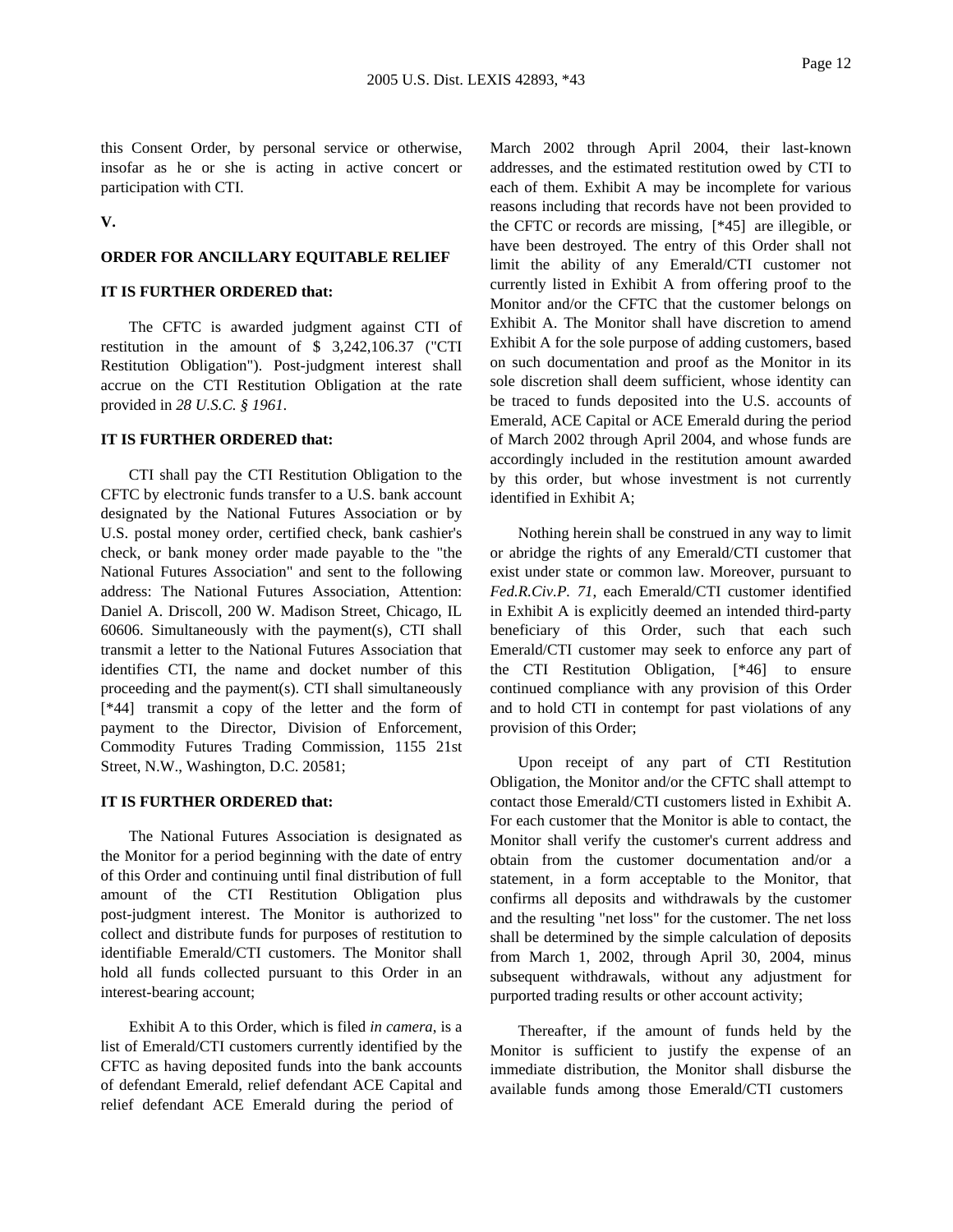whom the Monitor was able to contact and who provided the requested documentation and/or statement (hereafter referred to as "identifiable customer(s)"),  $[*47]$  in proportion to each such identifiable customer's share of the total losses of all identifiable customers plus applicable interest;

Upon any subsequent payment of funds to the Monitor in an amount sufficient to justify the expense of a distribution, the Monitor shall make further distributions in the following manner:

> a) The Monitor and/or the CFTC shall first make a renewed effort to contact all customers listed in Exhibit A, including customers who were not located previously;

> b) For each customer that the Monitor is able to contact, the Monitor shall verify the customer's current address and obtain from the customer documentation and/or a statement, in a form acceptable to the Monitor, that confirms all deposits and withdrawals by the customer and the resulting net loss for the customer;

> c) The Monitor shall first pay restitution to those identifiable customers located since the previous distribution, so that all identifiable customers receive restitution in an equal percentage of their net losses, or as close thereto as possible, plus interest; and

> d) The Monitor shall then make further proportionate distributions to the remaining currently identifiable [\*48] customers;

The Monitor shall continue to make such distributions until the total amount of the restitution judgment, plus applicable interest, has been paid to identifiable customers. In the event that any unclaimed funds remain following distribution of restitution to customers, such funds shall be paid to the United States Treasury. Any such unclaimed funds shall not be credited to CTI's obligation to pay a civil monetary penalty; and

Contemporaneously with each distribution of funds,

the Monitor shall notify the CFTC of the names of the customers to whom funds were distributed and the amounts distributed to each.

### **IT IS FURTHER ORDERED that:**

The CFTC is awarded judgment against CTI of a civil monetary penalty in the amount of \$ 8,201,729.37. CTI shall pay post-judgment interest on the civil monetary penalty amount thereon from the date of this Order until the civil monetary penalty amount is paid in full, at the rate provided in *28 U.S.C. § 1961*;

Payment of the civil monetary penalty shall be made to the Commodity Futures Trading Commission, Division of Enforcement, 1155 21st Street, N.W., Washington, D.C. 20581 to the attention of Ms. Dennese [\*49] Posey. Payment must be made by electronic funds transfer, U.S. postal money order, certified check, bank cashier's check, or bank money order, made payable to the Commodity Futures Trading Commission. The payment(s) shall include a cover letter that identifies CTI and the name and docket number of this proceeding. CTI shall simultaneously transmit a copy of the cover letter and the form of payment to the Director, Division of Enforcement, Commodity Futures Trading Commission, 1155 21st Street, N.W., Washington, D.C. 20581.

### **IT IS FURTHER ORDERED that:**

Upon the entry of this Order the provisions of the Court's May 11, 2004, Statutory Restraining Order entered against CTI, imposing a freeze on its assets, shall no longer be in effect;

### **IT IS FURTHER ORDERED that:**

CTI shall not transfer or cause others to transfer funds or other property to the custody, possession or control of any other person for the purpose of concealing such funds or property from the Court, the CFTC, the Monitor, or any officer that may be appointed by the Court.

IT IS FURTHER ORDERED that this Court shall retain jurisdiction of this case to assure compliance with this Order and for all other purposes [\*50] related to this action.

SO ORDERED, at Los Angeles, California on this 19th day of April, 2005.